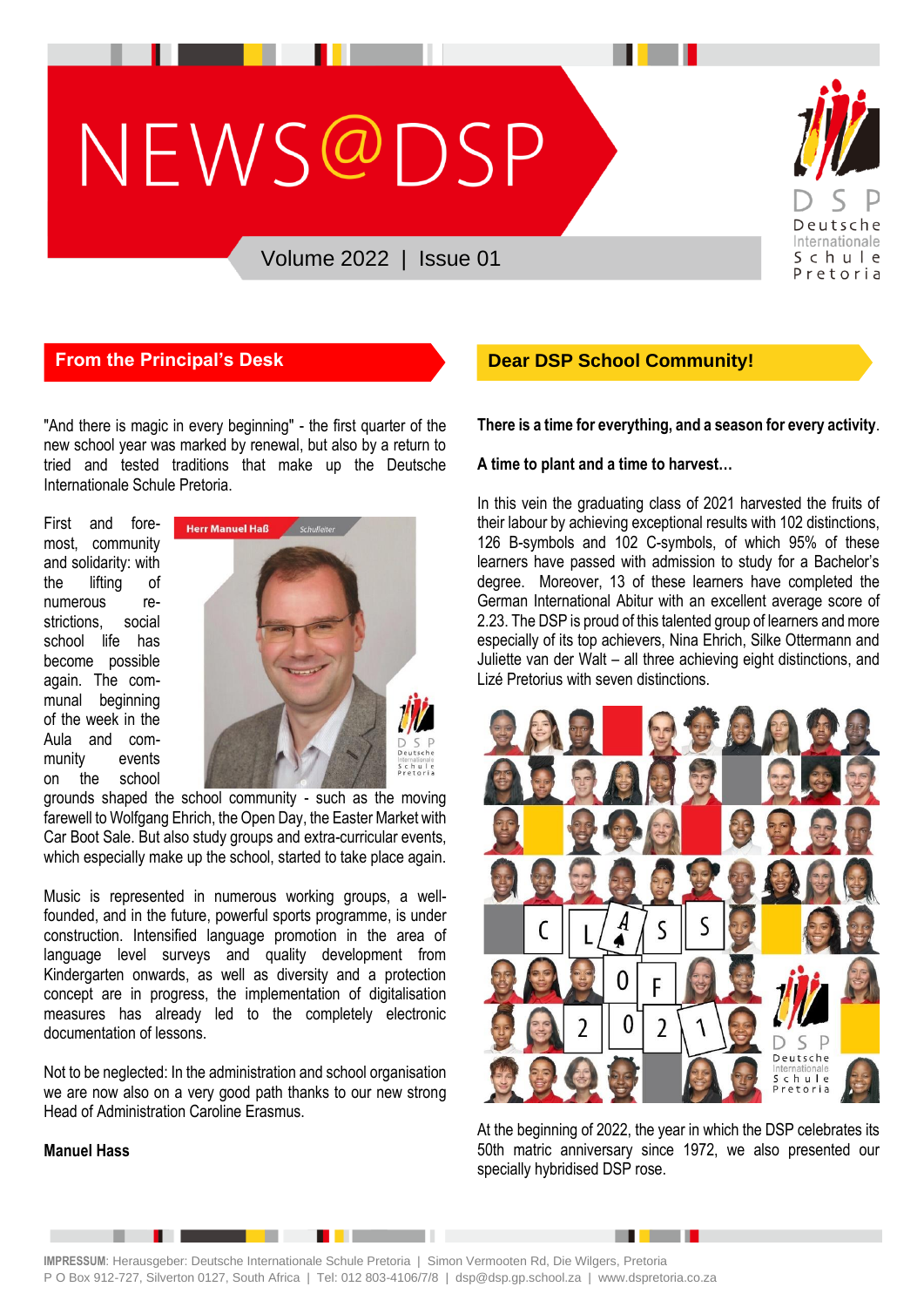

In a symbolic planting ceremony our 39 new Grade 1 learners planted a DSP Rose for each of the three classes to grow with them at the DSP.

Our new School Principal, Mr Hass, also planted a rose to mark the start of his career at the DSP.

These special roses with their many different petals, according to Mr Hass, represent the DSP as a place where trust, respect, security and above all, growth are alive.



We also welcomed three new teachers; Mrs Rohwer (Music), Ms du Plessis (English) and Mr Mutsvene (Accounting and IT) and five interns: Friederika Vögele, Sven Wosnitzka, Marla Betas and Klaudia Rape from Germany as well as alumna Janka Meyer to the school.

During the "Meet and Greet", hosted for our new Grade 5 leaners and their families, as well as the Welcome Coffee arranged by the PRC, new families could strike up friendships, get to know the school better and grow as part of the DSP community. Welcome to all new DSP families!

On 12 March at our Open Day we welcomed even more families to the DSP. The term "Open Day" is, however, not quite right for the DSP. Our doors are always open. We see ourselves as a school that is open to the world in the truest sense of the word. This claim was put to the test in times of the pandemic, as we were not able to welcome existing and hopefully future DSP families to the school grounds in the usual and valued way.



This made the experience on Open Day 2022, which was deliberately more than a mere promotional day, all the more enjoyable.

**There is a time to be engaged and a time to retreat…**

On 11 February it was time to say goodbye to Mr Wolfgang Ehrich, who has been an instrumental and integral part of the school over the past 32 years.

It is with great appreciation that we said goodbye to a true legend of our DSP.



On 23 March a new board consisting of the following members was elected:

Back: Peter Preusse, Rudi Aschenborn (Chairman), Christian Grün, Tom Ahlers, Jürgen Rust, Jaco Olivier Front: Jonas Gewölb (Cultural Officer of the German Embassy), Dieter Kohlmeyer (Vice-Chairman), Andreas Bodemer, Simon Mosley, Werner Büttner (Treasurer), Greg Chaney Absent: Linda Güther (Secretary)



According to the outgoing chairperson, Andreas Wagner, the previous board has laid the foundation for positive development and he wishes the new board a successful term of office on this solid basis.

Mrs Leani Maritz from the Primary School will be leaving the DSP at the end of this term. We wish her and her family all the best for their new start in Germany.

# **Kindergarten Update**

Good nutrition is something that our Kindergarten team pays a lot of attention to. They make the children aware that a healthy diet gives energy, promotes growth and keeps us in good health! To this end, the Kindergarten recently enjoyed a healthy breakfast with homemade bread, scrambled eggs, fruit skewers and banana muffins. Not only did it taste really yummy, but it was also a whole lot of fun!

. . .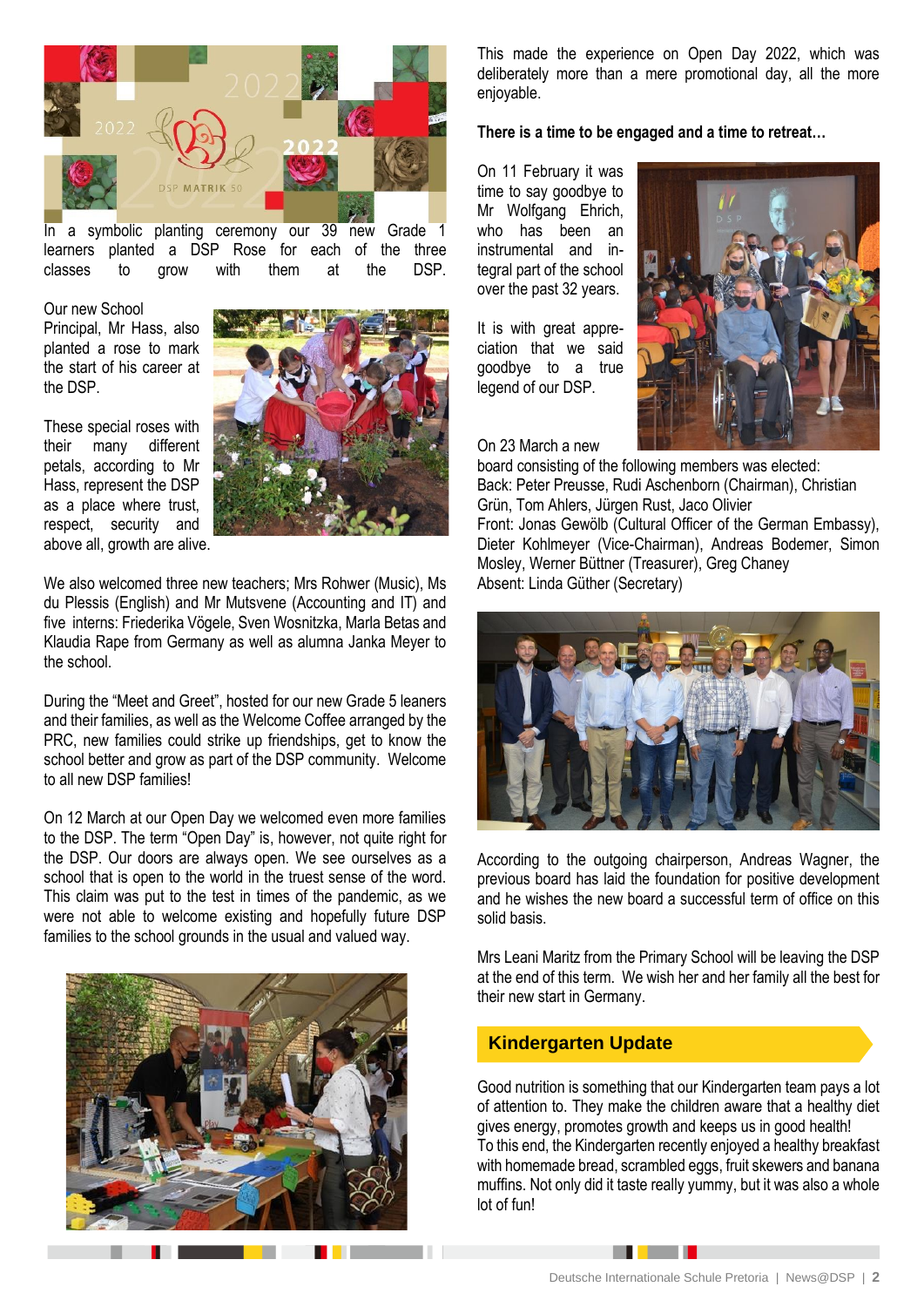# **Primary School Update**

The time of waiting is over and the Primary learners now truly enjoy playing on their new playground and Hartplatz!

International Mathematics Day is a worldwide celebration to encourage learners to develop their numeric skills. This year on 14 March our Primary School went all out to celebrate this day with a



ton of interesting activities for learners.

Participation in the International Kangaroo Maths Competition has also grown exponentially. This year, 150 DSP learners from Grade 3 upwards took part.

#### **Secondary School Update**

Since this term, there is a new offering in the area of elective subjects. It entails science and mathematics brainteasers for Grades 5 and 6. The groups are mixed in order to promote not only subject knowledge but also integration.

#### **There is a time to be silent and a time to speak… we are very proud to speak out on the achievements of our learners**.

The German Olympiad is organised by the German Teachers Association in Southern Africa. Grade 10 DaF learners who have not visited or lived in a German-speaking country for more than 4 weeks and who do not have a German-speaking parent were allowed to participate. 90 candidates took the examination in October 2021. Congratulations to the following learners for their outstanding results.

Relebogile Mokoena 3rd place. Keratile Malapane and Kgomotso Mongau 6th place Reratile Malapane 8th place Moipone Mallela and Eyakhe Mkhabela 10th place Bathabile Mahlangu 14th place

German Language Diploma Level I: 48 learners in Grades 10 - 12 who are learning German as a foreign language took part in DSD I examinations in the 2021 school year. 18 learners successfully achieved level B1 of the European Framework of Reference for Languages. 30 learners received certification at levels A2/B1 in the areas of reading comprehension, listening comprehension, written and oral communication.

Congratulations go to two Grade 10 learners, Rafika Bishop and Chamique Oosthuizen, whose excellent results in Mathematics in Grade 9 were awarded a special certificate by the IEB.

We hold thumbs for the following Mathematics Olympiad candidates who have made it into the second round on 12 May 2022: Vincent Wang, Zhizha Katerere, Karabo Matlala, Nolo Thantsa, Phethang Maloma, Tristan Grobler, Cindy Jiang, Jason Patrick, Emma Smythe, Dagmawit Terefe, Paballo Lekopa

### **Sport**

On the sporting front we were grateful to be able to take part in the Interschool Galas for Primary and Secondary School. We look forward to taking swimming to new heights when the swimming season commences again in the fourth term. The second term will focus on balls sports.

Parents are welcome to share sporting and other achievements with us via [marketing@dsp.gp.school.za](mailto:marketing@dsp.gp.school.za)

#### **Events**

The Easter market on 26 March hosted in conjunction with the Johannesgemeinde was a delightful morning in glorious sunshine with Easter goodies, car boot sale bargains, musical entertainment, puppet theatre, impressive Easter paintings, children's fun, delicious Thüringer Bratwurst, home-baked goods and more...



Congratulations to Angelika Brandl and Corinna Meyer whose Easter paintings were awarded third and first place respectively.

On this note we wish everyone in our DSP community a peaceful Easter period and a time to relax and recharge.

May you return safely from your travels for the second term.

the company's company's company's



. . .